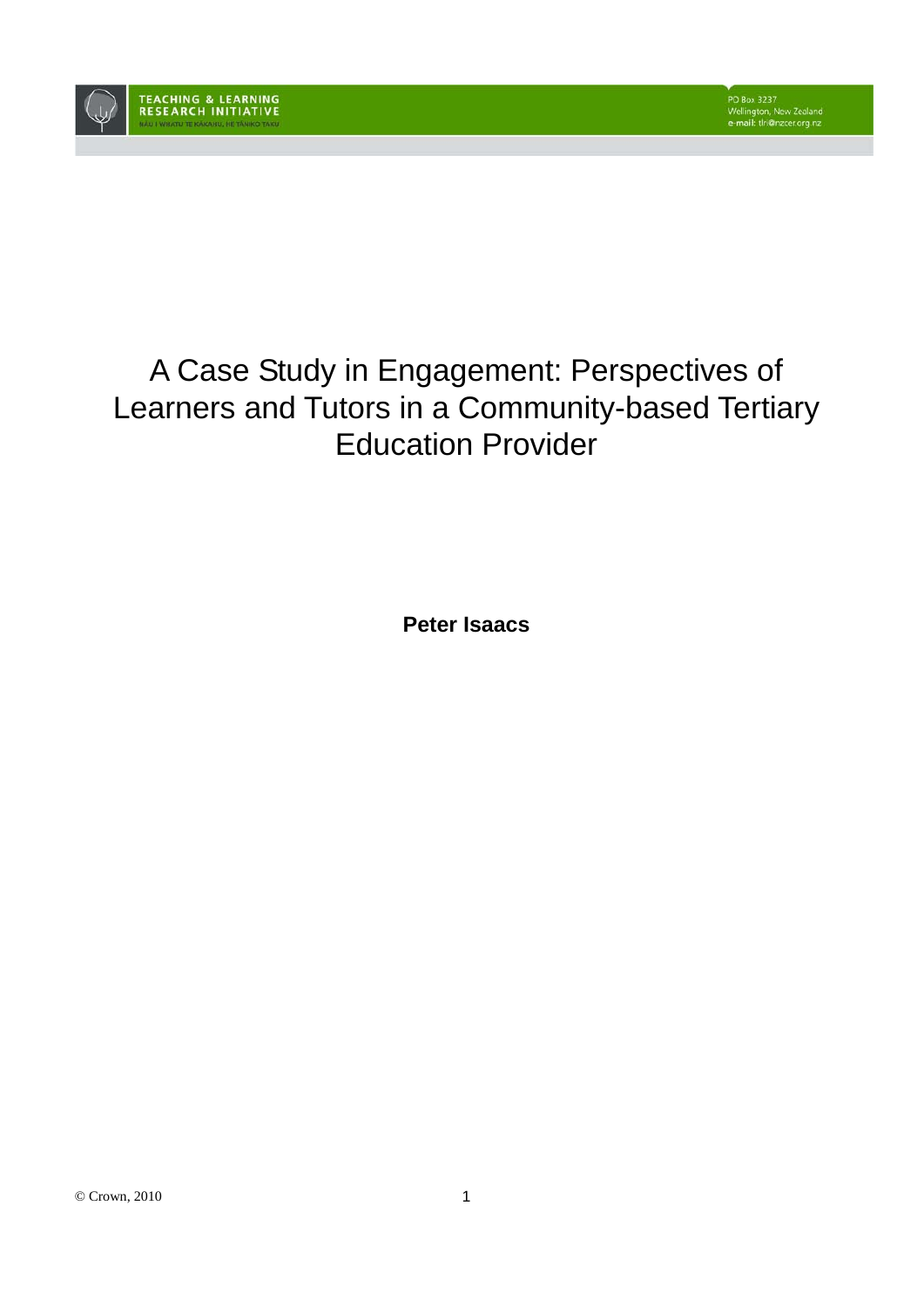## **Abstract**

This case study is part of a Teaching and Learning Research Initiative (TLRI) funded project "Learning Environments and Student Engagement with Learning in Tertiary Settings". The project investigated student engagement with learning across the range of providers in tertiary settings. This case study reports on findings from a small sample of learners and tutors in a community provider. Previous research into student retention recommended that institutions research their own context, because it had been found that there were significant differences in factors influencing departure between multi-institution and single institution studies. Consequently this case study focuses on learner engagement in the context of one community provider.

The community provider is a national, not for profit, community-based organisation, comprising a federation of 45 member providers located throughout New Zealand. The organisation was established in 1982 and, in 2009, worked with the vocational, health and disability sector, training opportunities and youth programmes, and delivered services in a wide range of environments and contexts.

There were four stages to the overall project. The first was a review of national and international literature on student engagement; the second a student survey that sought responses to a series of questions designed to identify which factors were most important to learners' engagement and how well their institutions were performing on those factors; the third involved interviews with a sample of learners and the fourth was a survey of teachers that addressed similar questions. This case study uses data from questions 1 and 2 in the student survey, the student interviews, and question 2 in the teacher survey. Responses were received from 26 students and 29 teachers. Five students were interviewed. Low response rates mean findings need to be treated with caution.

Analysis of student responses to the 24 items in question 1, concerning autonomy, belonging and competence motivational needs, showed that seven items were considered "important" or "very important" to at least 90 percent of the learners who responded. The motivation needs of learners seem to be higher on belonging and lower on autonomy in comparison with other institutions that were part of this TLRI project.

Data from question 2 on the student survey, which concerned teachers, teaching and institutional support, were analysed and the difference between scores for importance for the learner and learners' perceived performance of the provider were examined. Nine of the 26 items were rated "important" or "very important" by at least 90 percent of the learners. Eight of these items related to teaching and one to institutional support. Comparison with teacher data revealed some similarities and differences. A comparison of learners' "importance" and "how well" responses showed a reasonable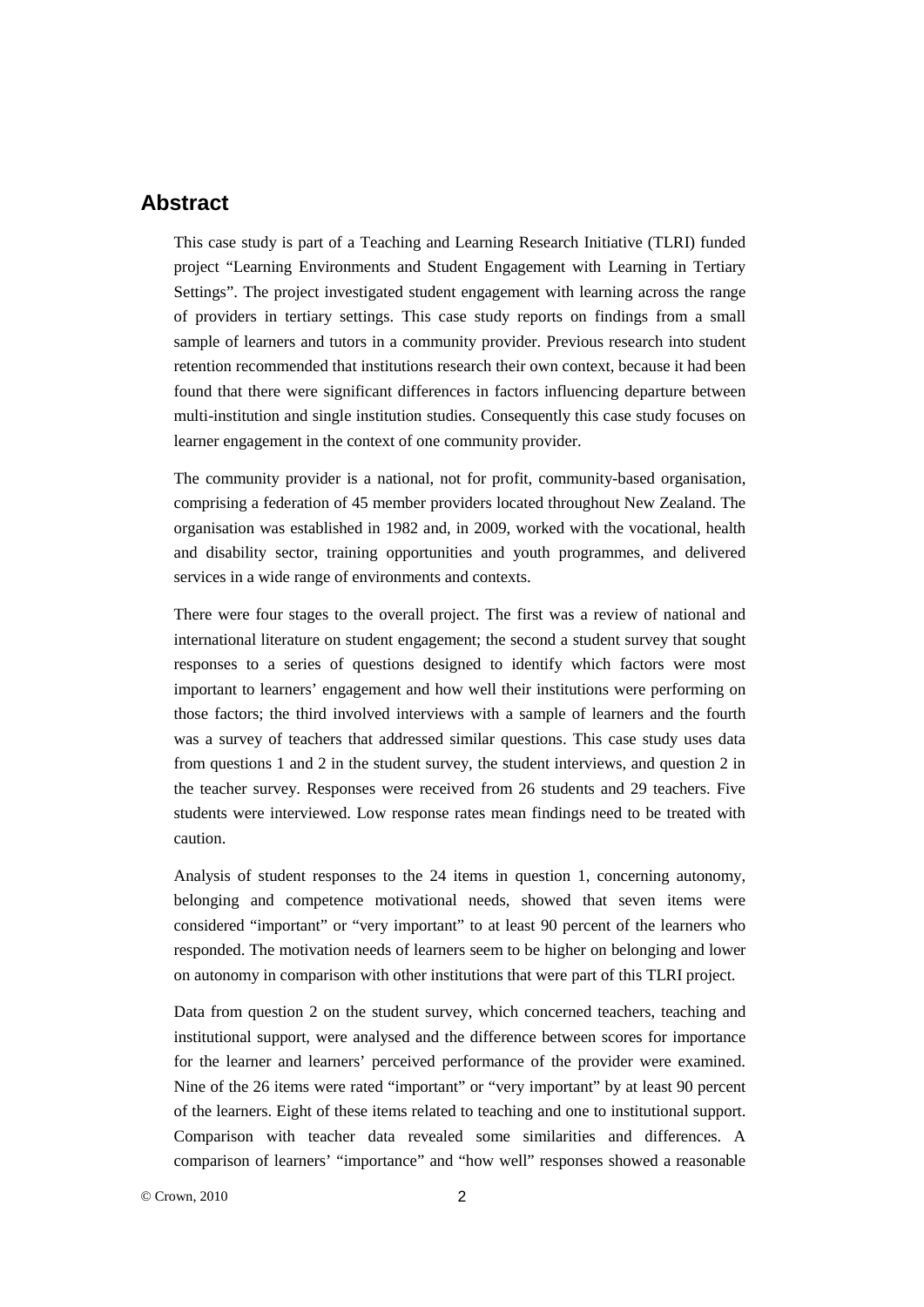match on nine of the items. A *t*-test for dependent means was used to examine the extent to which differences could be due to chance. Significant differences were found on seven items and in all cases the difference was positive—the organisation met learners' expectations, suggesting the learners thought the organisation is performing well over all. There were no differences that were significant and negative. However, there are always aspects of teaching and institutional support that can be improved. On 12 items in Question 2, importance was rated higher than performance, with differences most apparent on five items.

While findings have to be treated with caution because of the low number of responses. the case study shows that learners derived value from the student-centred learning approach, that teachers and their teaching are important factors in learners' engagement with their learning, and that programmes need to be relevant to learners' lives and practices. It also notes that it is a time of change for the organisation with government priorities and Tertiary Education Commission requirements to be met. This has implications for tutors and professional development.

The tentative findings from this case study suggest four avenues for further research, review and action, including: further research into institutional support; further research into the initial assessment and assessment processes; a review of tutor training and professional development with a view to ensuring that learners' expectations are met; and a review of learning plans and processes to ensure that learners receive the services they expect.

## **Introduction**

This case study is part of a Teaching and Learning Research Initiative (TLRI) funded project "Learning Environments and Student Engagement with Learning in Tertiary Settings"*.* The project investigated student engagement with learning across the range of providers in tertiary settings to gauge the importance and nature of environmental influences on that engagement. Nine institutions participated: two universities, one wānanga, four institutes of technology or polytechnics, a private training establishment and a community-based provider. This case study reports on findings from a small sample of learners and tutors in the community provider. Previous research into student retention showed that multi-institution and single institution studies found significant differences in factors influencing departure (Braxton & Lien, 2000). McInnis, Hartley, Polesel, and Teese (2000) recommended that institutions research their own context. Consequently this case study focuses on learner engagement in the context of one community provider. This research project is important for the organisation in that it helped to identify high performance areas and areas for review and change.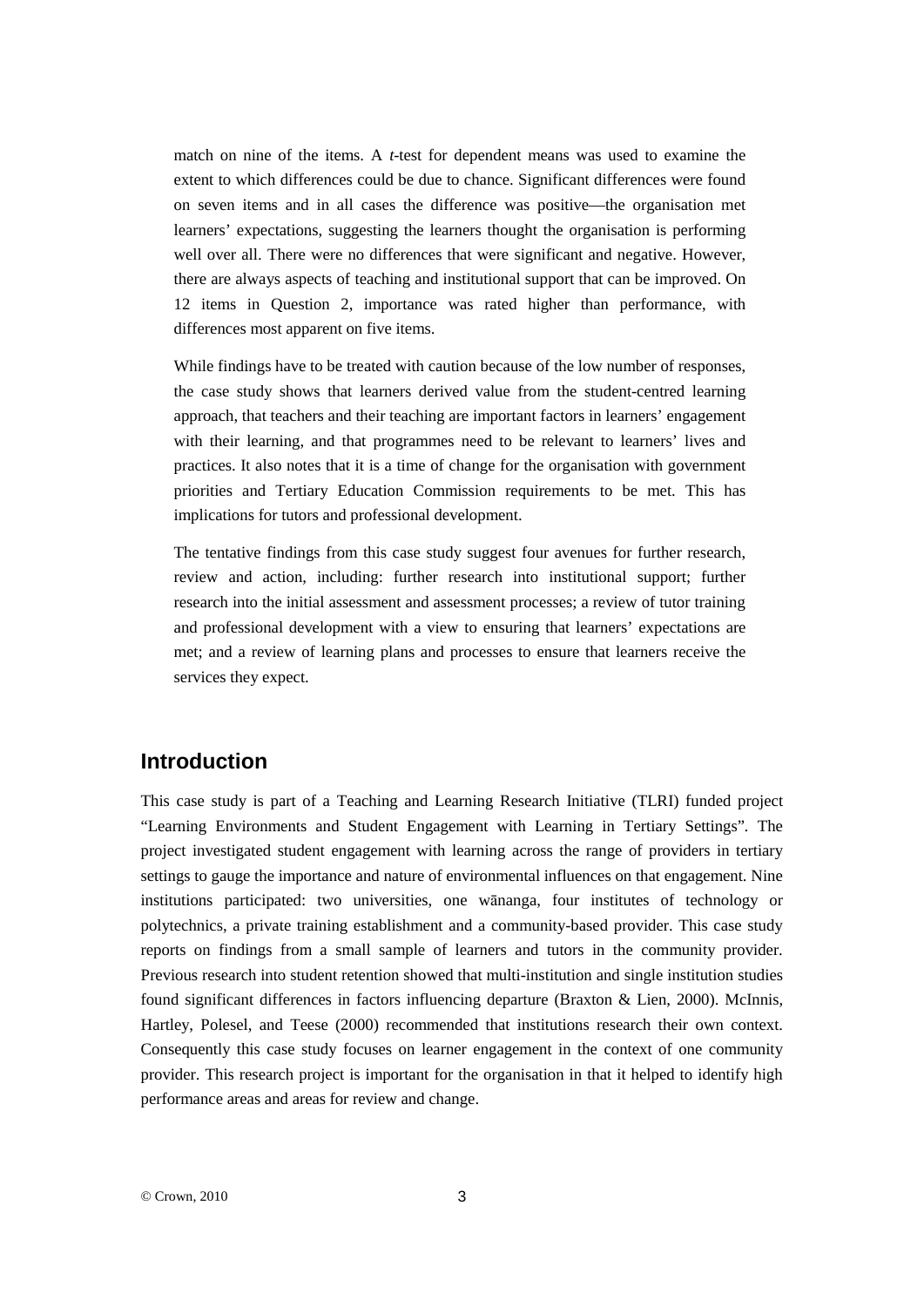#### Community provider context

The case study community provider is a national, not for profit, community-based organisation, comprising a federation of 45 member providers located throughout Aotearoa New Zealand. The community provider delivers literacy programmes and services to meet identified community needs. It is a key organisation in the adult and community education sector and is referred to as an "other tertiary education programme" (OTEP). In conjunction with the vocational, health and disability sector, training opportunities and youth programmes, it delivers services in a wide range of environments and contexts, including small and large workplaces, and literacy support for modern apprentices and other students working to attain qualifications from industry training organisations. It also operates in cities and rural communities, whānau (family) groups and prisons.

Every learner who comes to the organisation completes an initial interview and assessment before being placed with a tutor. In 2009, 7530 adult literacy learners were assessed of whom 96.2 percent enrolled in a programme. By the end of 2009, 93.1 percent of those who were assessed and engaged in a programme had either completed their programme successfully or they had made some progress and were continuing into 2010; 4.4 percent left without completing their goals.

The profile of learners shows that 69.7 percent either had no secondary schooling or finished school with no qualifications; 13 percent had one or more school certificate subjects, 17.3 percent had qualifications that included higher school qualifications or NCEA and other overseas qualifications. Of interest for this case study is that of those assessed, 6.1 percent did not engage in learning with the organisation. Reasons that these students do not engage are not known but it does suggest some difficulties making connections between the potential learner and the organisation.

The organisation considers adult literacy is a basic human right that should be provided at no cost to the learner and in a way that focuses on developing independent learners. The approach builds on the students' knowledge and experiences, enhancing their confidence and capabilities to meet their potential. While reaching adult learners is a main objective of the organisation, it is equally active in sector development work, such as adult literacy educator development, delivering training for qualifications, and support for professional development and service providers. It also provides advice to government on policy development and direction in the field of adult education.

#### Student-centred approach

One of the key principles of the organisation is that its programmes are student-centred. This term is widely used in the tertiary education sector often with little explanation as to what it means. This community organisation has developed its own approach. When a potential learner approaches the organisation, the first step is the initial interview. The purpose of this interview is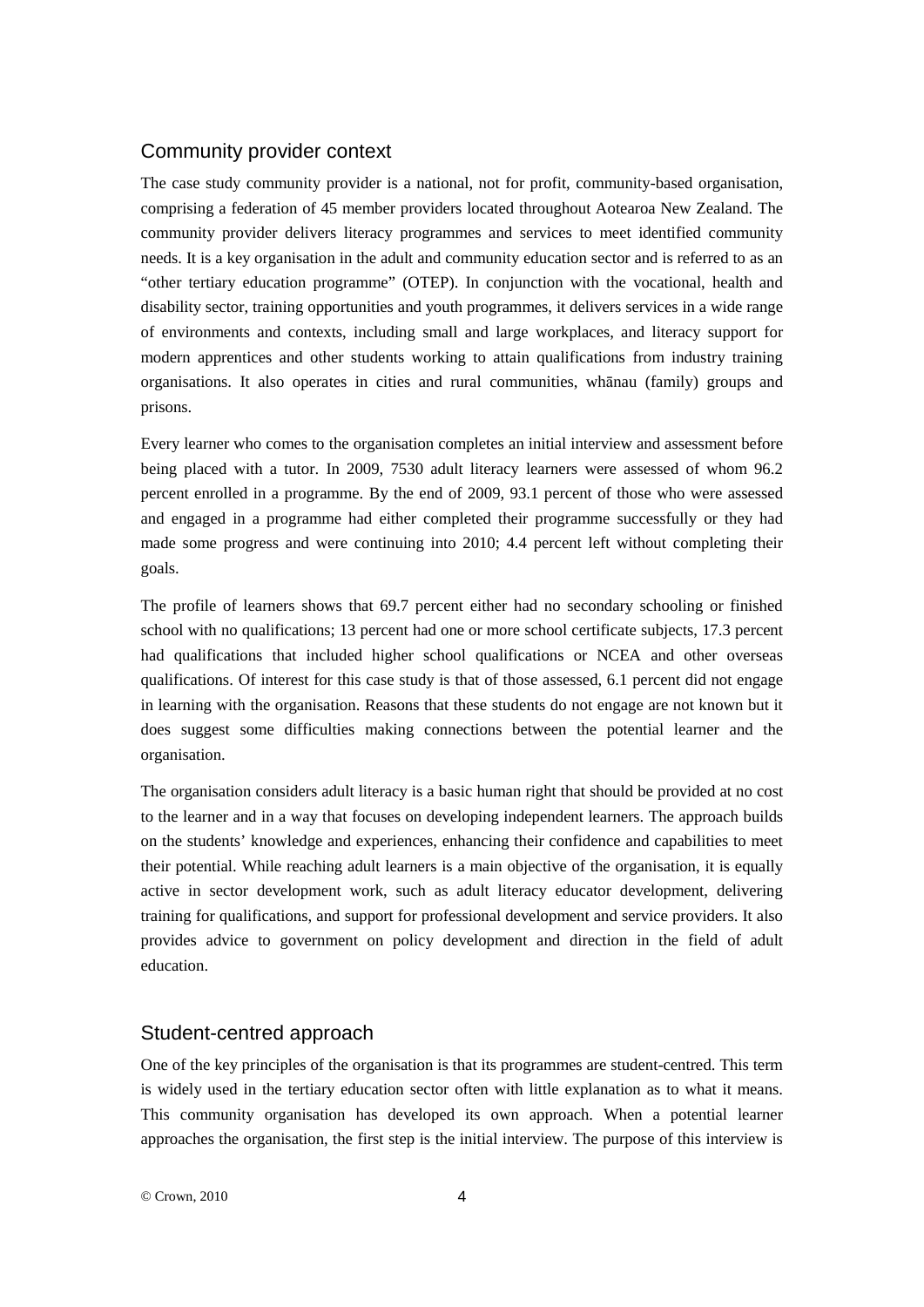to establish a relationship in preparation for conducting the initial assessment. Doyle (2006) describes the initial assessment:

> The initial assessment interview is the foundation for each, one to one, and tuition programme. The findings of the analysis of the initial assessment data provide a "baseline" for later discussion on learning outcomes. (p. 11)

While Doyle (2006) refers to one-to-one tuition, the assessment process also applies to group provision. She adds that the initial assessment is used:

> to identify what an individual wants to learn and why. It is designed to develop a picture of the learner's literacy, communication and maths skills, knowledge and attitudes. The information is then used to place the individual with an appropriate tutor or programme and to help the tutor and learner develop an individual learning plan. From the interviews with learners and tutors it appears that the initial assessment interview plays an important part in motivating the learner and shaping learning intentions. The interview identifies what they bring to the learning situation and what they want to get from it … it is the learner's decision as to whether they want to proceed. This makes the initial assessment an influential event. (p. 11)

The assessment tool developed by the organisation has been in use since 2003 but the process of initial assessment has its roots in the first programmes developed in the 1970s. Doyle (2006) notes that the interview requires expertise to use it flexibly, with its aim to provide a positive experience for the learner. The emphasis is on the well-being of the learner and not merely gathering information. Quigley and Uhland (2000) identified that the initial interview and the learner's experience of the first three weeks represent the most important time frame for engaging and retaining adult literacy learners. They argue that the development of the relationships and careful monitoring are important means of identifying the factors that prevent learners from continuing. Reason, Terenzini, and Domingo (2006) concluded that the objective of the assessment processes is to develop a programme that directly meets the learning needs of the learner. The case study organisation also uses its initial processes to engage learners and tutors in the development of an individual learning plan which is based on the goals identified in the initial assessment. The plan is reviewed regularly by both the learner and the tutor who negotiate amendments on an ongoing basis. A time frame is agreed, typically for three months, when the tutor and the learner review the gains. On the basis of this review, a further period of literacy provision can be negotiated and implemented. However the organisation's philosophy is based on the voluntary involvement of the learner so the learner may decide they have met their initial goals and leave. The learner may return for further tuition at a later date. This does not mean that tutors and managers/co-ordinators take a totally "hands off" approach. There is a discussion about further learning needs, the options open to the learner and possible implications of their decisions. But ultimately the learner makes the decision.

The initial interview also provides an opportunity to explore with the learner, the various difficulties they may have in persisting with their learning. Its purpose is to devise strategies to assist with overcoming those barriers. One such strategy is providing tuition at a time that best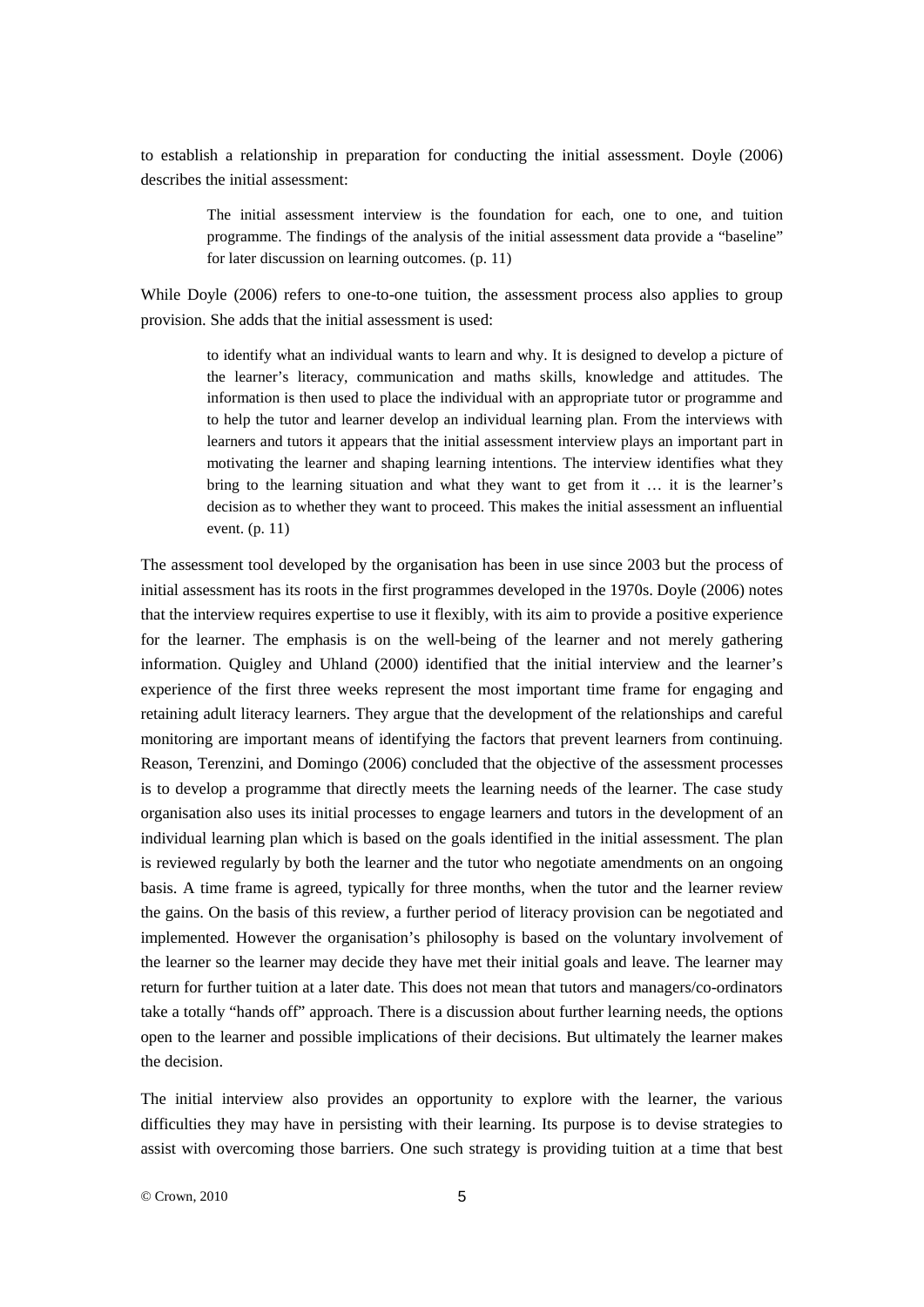suits the learner. Session times may vary as they are negotiated between learner and tutor. Negotiation of times and frequency of learning sessions is an important part of developing the individual learning plan and enhances the learner's sense of responsibility and engagement in the programme. The place for tuition can be a library, marae, the person's home, a workplace, a community centre as well as the provider's own centre.

#### Student engagement

Definitions of student engagement vary. Chapman (2003) suggests it is students' cognitive investment in, active participation in, and emotional commitment to their learning. Kuh (2004, p. 1) proposes "the time and energy students devote to educationally purposeful activities". According to these definitions, student engagement involves students investing time and energy in their own learning. A third definition, by the Australian Council of Educational Research, suggests engagement is "students' involvement with activities and conditions likely to generate high quality learning" (ACER, 2008, p. vi). To assist with understanding the variety of ways engagement was understood in the literature, a conceptual organiser was developed (Zepke, Leach, & Butler, 2009). It incorporated four lenses on engagement: motivation and agency (engaged students are intrinsically motivated and want to exercise their agency); transactional engagement (students engage with each other, teachers and significant others); institutional support (institutions provide an environment conducive to learning); and active citizenship (students and institutions work together to enable challenges to social beliefs and practices).

#### **Methodology**

The TLRI project this study was part of was designed as four stages. The first of these involved researchers from all nine organisations in a review of national and international student engagement literature. Templates of selected articles were published (Zepke et al., 2008), as was a synthesis of what was found in the literature (Zepke, Leach, & Butler, 2010). This literature informed the development of the conceptual organiser for the project (referred to above) and an amended version of this became the framework for the student questionnaire. The amended model has the following lenses: motivation and agency, transactions between students and teachers, transactions between students, institutional support, active citizenship, and non-institutional support.

The second research phase was the student survey, developed by the research group to investigate key themes in the conceptual organiser across the nine institutions. Approval from the Massey University Human Ethics Committee was obtained. The survey was available in online and hard copy versions. The questionnaires sought responses to a series of questions designed to identify which factors were most important to learners' engagement and how well their institutions were performing on those factors. Phase three involved interviews with a sample of learners who had responded to the survey and agreed to be interviewed. Phase four incorporated a survey of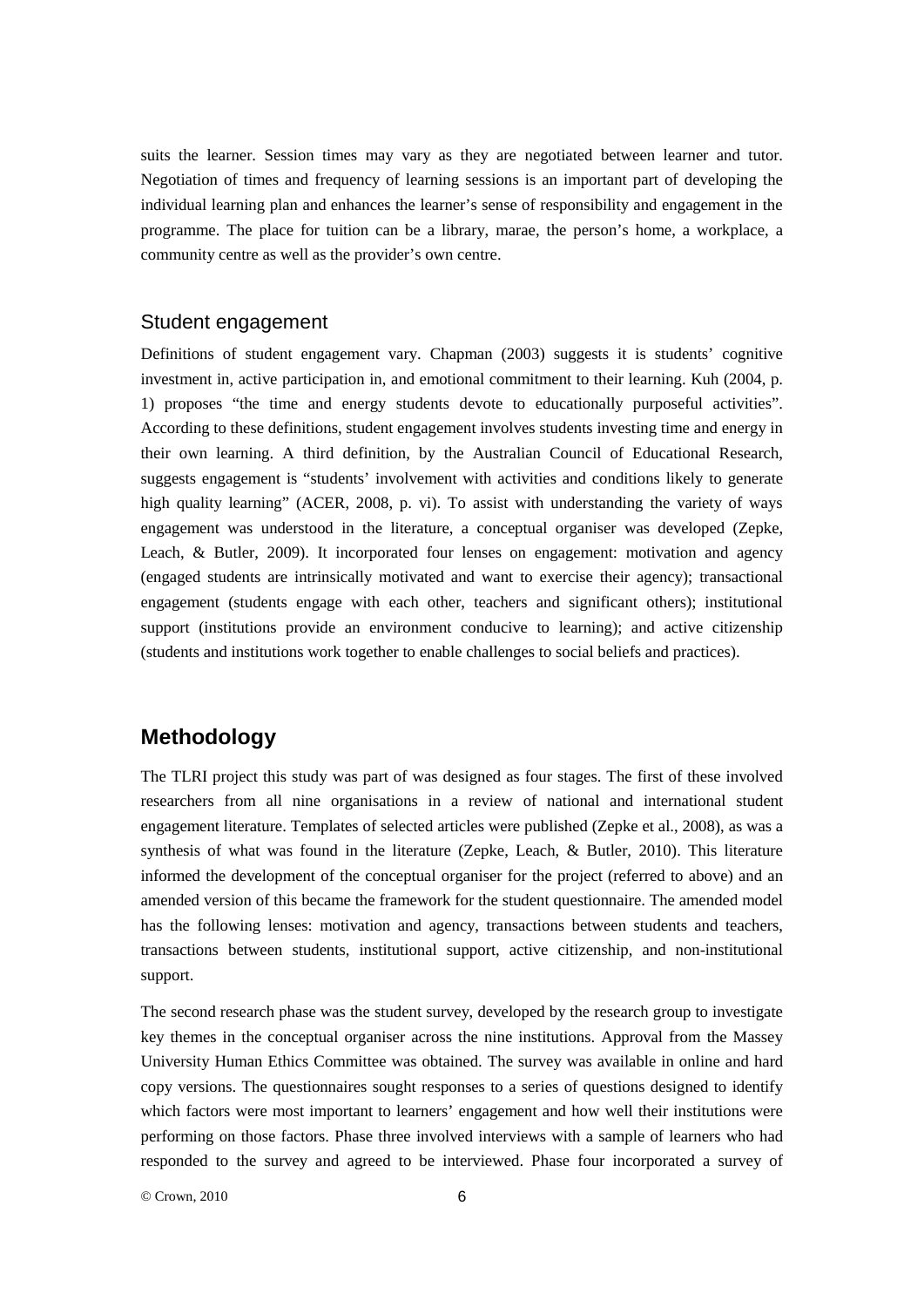teachers that addressed similar questions so that comparisons could be made between the views of teachers and learners. This paper discusses phases two to four of the community-based provider case study.

The survey instrument was distributed to five of the organisation's member providers. The intention was to access a sample of first-year learners that reflected learner demographics. A sample of 100 first-year learners was sought but responses were received from only 26 learners. The number of responses means that findings need to be treated with caution and generalisations about the organisation cannot be made. However, the data tend to be consistent with the anecdotal evidence from within the organisation.

The low response rate raises important considerations about the use of a questionnaire for people who have difficulties with literacy. Surveys assume that people can read the document, make meaning for themselves, reflect on their experience and then respond meaningfully to each question. This requires significant levels of literacy, possibly beyond the current capability of some learners in this case study. Considerable effort went into simplifying the language but learners still required substantial amounts of time to understand and respond to the questions. An additional factor may be that the survey required literacy practices which the learners do not use in their everyday lives. It is of interest that several responses were missing for some of the questions in the surveys.

Assistance was provided for the learners so that they could complete the questionnaire but this created a number of difficulties. First, because of the way students and tutors arrange tutoring sessions learners had to make a special journey to participate in the research project. Second, ethical considerations of conflict of interest meant tutors could not assist learners in their group to complete the questionnaire so people from the national office were provided as assistance for learners who needed help. As no one group is representative of the national profile of the learner body, learners were not in one location at the same time to meet with the person assisting. A time and place suitable for the learners and the person assisting had to be identified. This proved to be a major undertaking for member providers as many are part-time and most tutors are voluntary. As mentioned above, Quigley and Uhland (2000) note that positive relationships with literacy learners are a fragile but necessary aspect of engaging them. As a result of the processes used many learners who agreed to attend did not do so and it was not possible to revisit them. There are a number of considerations here. Learners may not feel comfortable talking to an unknown person about their literacy experiences. Learners had not had the opportunity to develop rapport with the person providing the assistance and may not have been prepared to meet a stranger. The time and place may have become too difficult due to other personal and social issues. The assistants required considerable skill and tact to obtain responses. This is not to dismiss the use of the questionnaire because some learners did complete it. The data from these questionnaires, as well as the learner interviews conducted later, tend to confirm anecdotal evidence previously identified by the organisation. The data are also very useful from a planning perspective for the organisation to inform its reviews of its practices and quality assurance.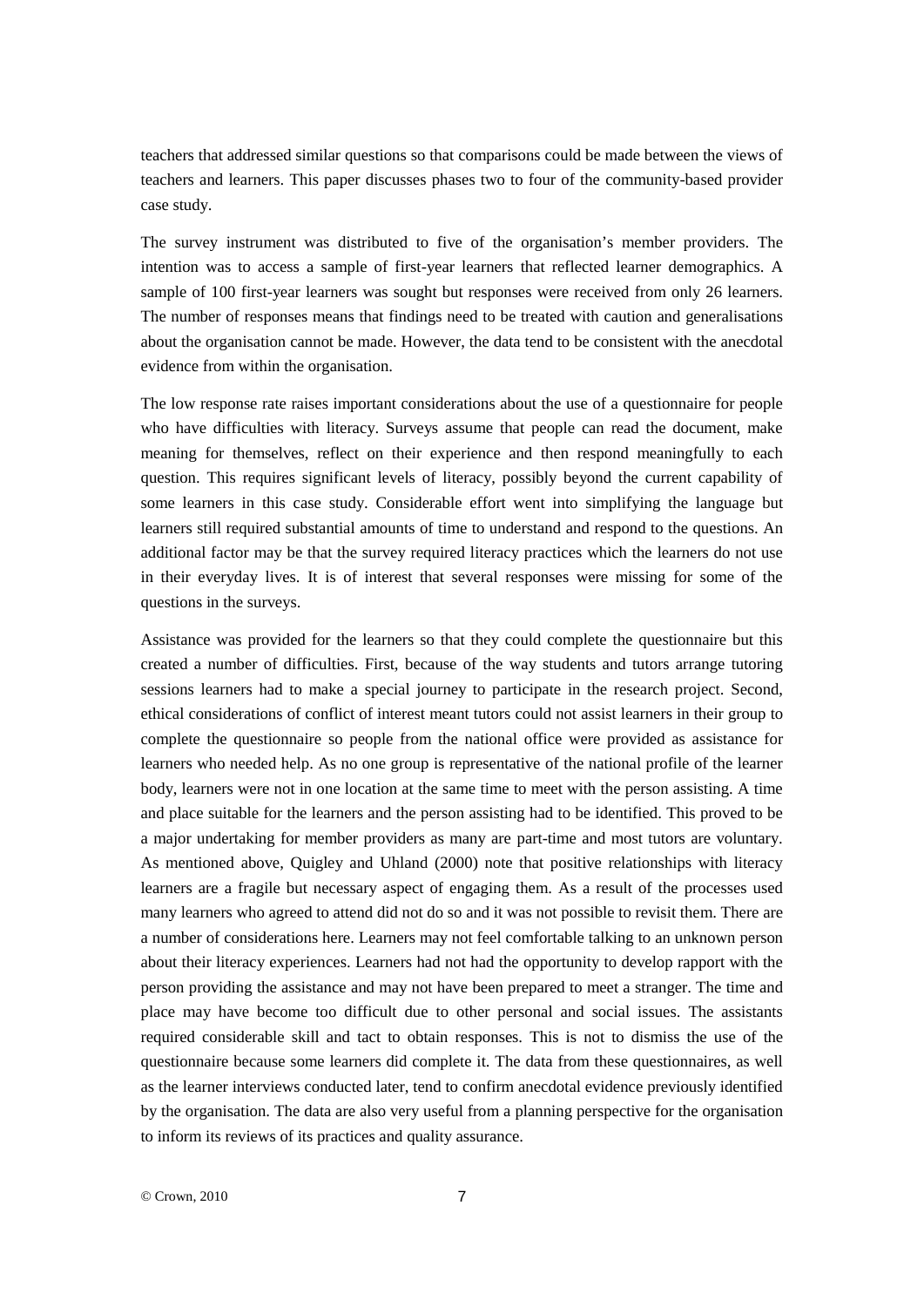The survey of learners was followed up with interviews with five learners and addressed the issues raised from questionnaire responses to allow more in-depth discussion of the issues. In the analysis below, these are introduced as part of the discussion and provide a flavour of how the learners responded to the questions.

The final phase of the research was a teacher survey to which 29 teachers responded.

### **Findings and discussion**

This section begins by examining learner's responses to question 1, which concerned learners' views of which of 24 items were important to their learning. It begins by identifying the items that were most important to learners in the survey and illustrates these with data from the interviews. It concludes by identifying the items that were least important to these learners. Some discussion points are raised through the findings. The second section examines learners' responses to question 2, which focused on 26 items related to teachers, teaching and institutional support. It identifies those items most important to learners as well as those least important. It also includes information from the survey of teachers. Again data from the interviews are used to illustrate some points.

### Student perceptions of what motivational needs were important to their learning

Figure 1 illustrates learners' responses to the items in question 1 of the survey. This listed 24 items related to autonomy, belonging and competence aspects of motivation in self-determination theory (Deci & Ryan, 2000). Analysis identified the items that were most important and least important to learners in this community provider. It is important to remember that this data is based on responses from only 26 questionnaire responses and five interviews with learners.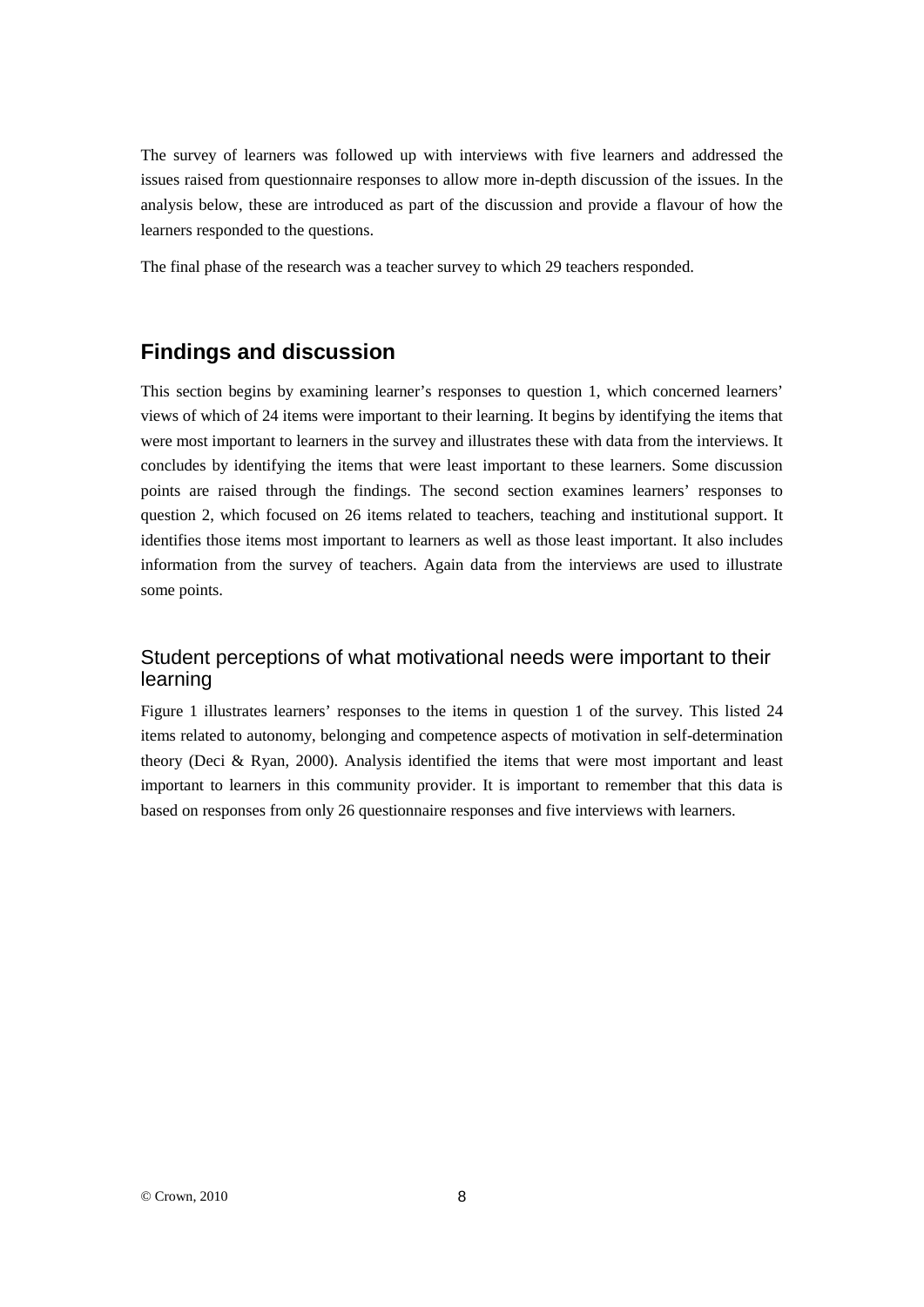

#### Figure 1 **Items learners consider important to their learning**

Of the 24 items, seven were considered to be "very important" or "important" to at least 90 percent of the respondents. Three items drew these responses from 100 percent of the respondents: "taking responsibility for my learning", "knowing how to achieve my goals", and "knowing how to apply what I learn". The first of these reflects the autonomy need of motivation; the other two are linked to competence need. Of the other four items, three reflect belonging needs: "feeling I belong here", "feeling accepted by teachers" and "feeling I am valued as a person". The last is a competence need: "knowing where to get help". The top seven items in importance reflect a mix of autonomy, belonging and competence needs, with more emphasis on belonging that in some other case studies in the project (Zepke et al., 2010). Interview data offer deeper insights into the importance of some of these items. For example, learners spoke about their goals which varied considerably. Personal, family goals motivated Learner B:

> I've got grandchildren. … The other grandma, or nana, she can read, she can do … and she sounds a lot better, a lot more confident, and I can see that I'm not, but my little grandson, he's pretty good, he's four, he knows, and he likes me. But I feel a bit embarrassed at my age. I want to be able to read like she does.

For Learner C, motivation was related to autonomy: "Interest … I wanna be like independent, myself. I wanna be, you know, wanna be like other people.… Like I say, like it's what I wanna do, independence". Learner D is motivated by competence needs:

> I said to my grandma that I wanted to do some reading, writing and things like that … spelling, and she found these guys. And I came and had the interview and they told me about what they do and stuff like that, and I thought yeah, ok, I'll give it a go, cos it will get my spelling and my reading up to where I want it.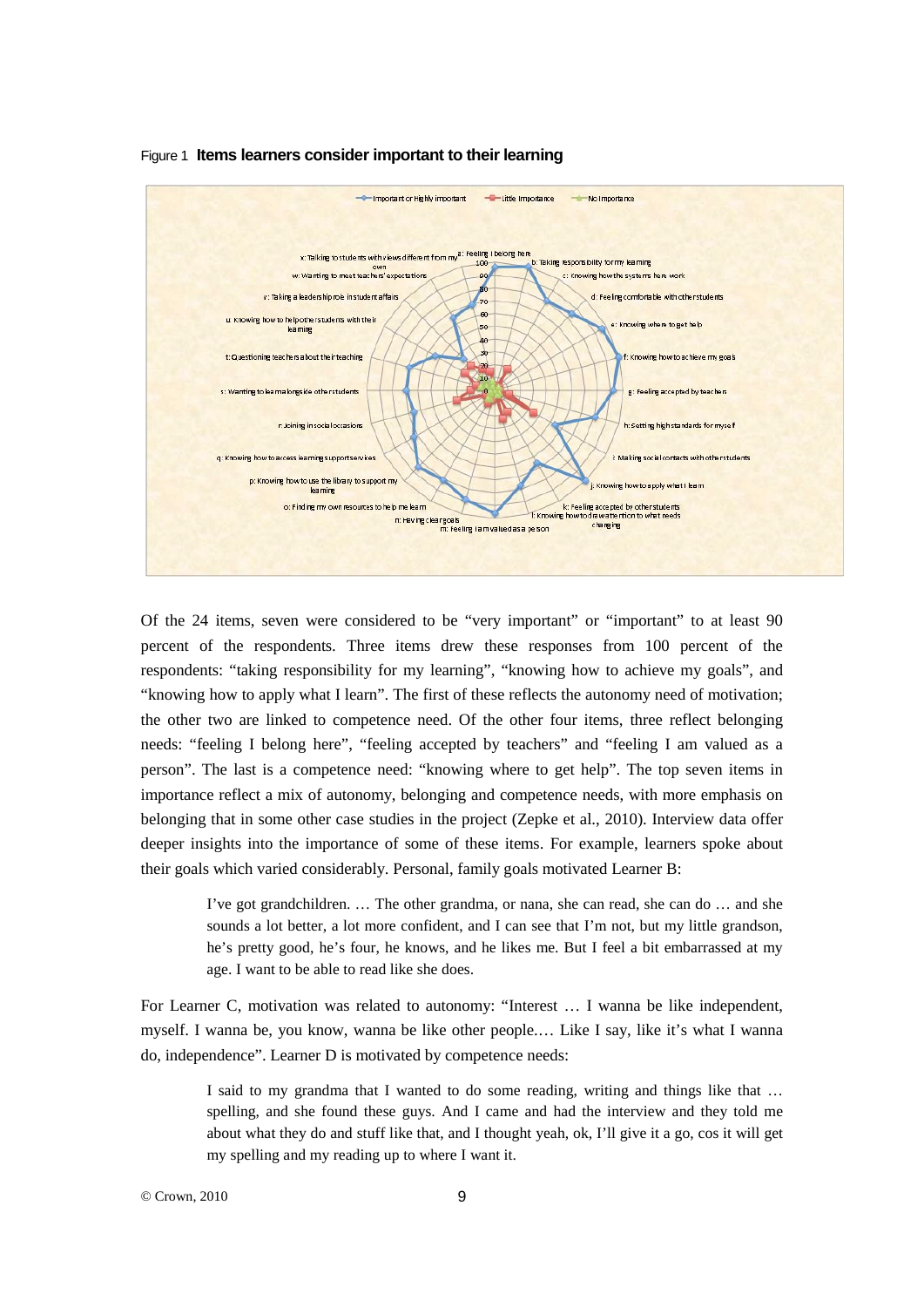Motivation could also be clearly linked to interest and passion. As Learner D noted:

For me personally it was just a level of being ready, and maturity and having that element of passion involved. It has to be something I'm interested in … because when you do have such a busy life, if it's something that you're not into, and something that you're not passionate about you really almost become resentful having to do it, so the interest in it is pretty important to me. It really is. That way it's motivating. If not I won't be motivated at all.

Motivational needs associated with belonging were also important to learners and apparent in the interview data. Learner B describes the learning experience: "It's like a family … they treat me like that too. Even when I see them out in the shops somewhere, they recognise me and come up to me". Learner D emphasises the happy environment and the sense of belonging in the group.

> It's all the people … like, they're all happy, they're all motivated and stuff like that. They're smiling [laughs] ... when you speak to them they just listen and they don't sort of ... like ... "oh yeah, yeah", and just push you off and carry on with their work. They just stop what they're doing and listen.

It is also interesting to identify the items that were rated as least important to their learning by survey respondents. Four items were rated as "little importance" or "no importance" by more than 30 percent of the respondents: "taking a leadership role in student affairs", "making social contacts with other students", "knowing how to help other students with their learning", and "joining in social occasions". While these items reflect autonomy, belonging and competence motivational needs, it may be that responses are influenced by the particular context of this organisation. The learners are adult literacy learners. They may have had a lifetime of feeling they lack competence, autonomy and/or belonging.

Responses to two of these items ("taking a leadership role in student affairs", and "knowing how to help other students with their learning") may reflect a lack of a sense of autonomy and competence, an inability to see the positive contributions they could make. On the other hand it may also be a reflection of the way tuition is structured. In 2009, 53.5 percent of learners in the organisation were involved in one-to-one tuition, many of these tutored away from the member provider's centre. This provides few opportunities to engage with other learners—socially or academically. The responses may also be affected by learners' strong motivation to take responsibility for their learning and not wishing to be distracted from their goals. It is also possible that learners do not wish to draw attention to themselves as literacy learners. Further research into students' reasons for these responses would be beneficial for the organisation. Perhaps there is an opportunity to develop approaches that normalise literacy tuition and reduce stigma that many adult literacy learners still experience.

The other two items rated among the least important ("making social contacts with other students" and "joining in social occasions") concern belonging as a motivational need. They may also reflect the context of the organisation, where there may be few opportunities for social contact or engagement with other learners. Data from the interviews offers some insights into the role of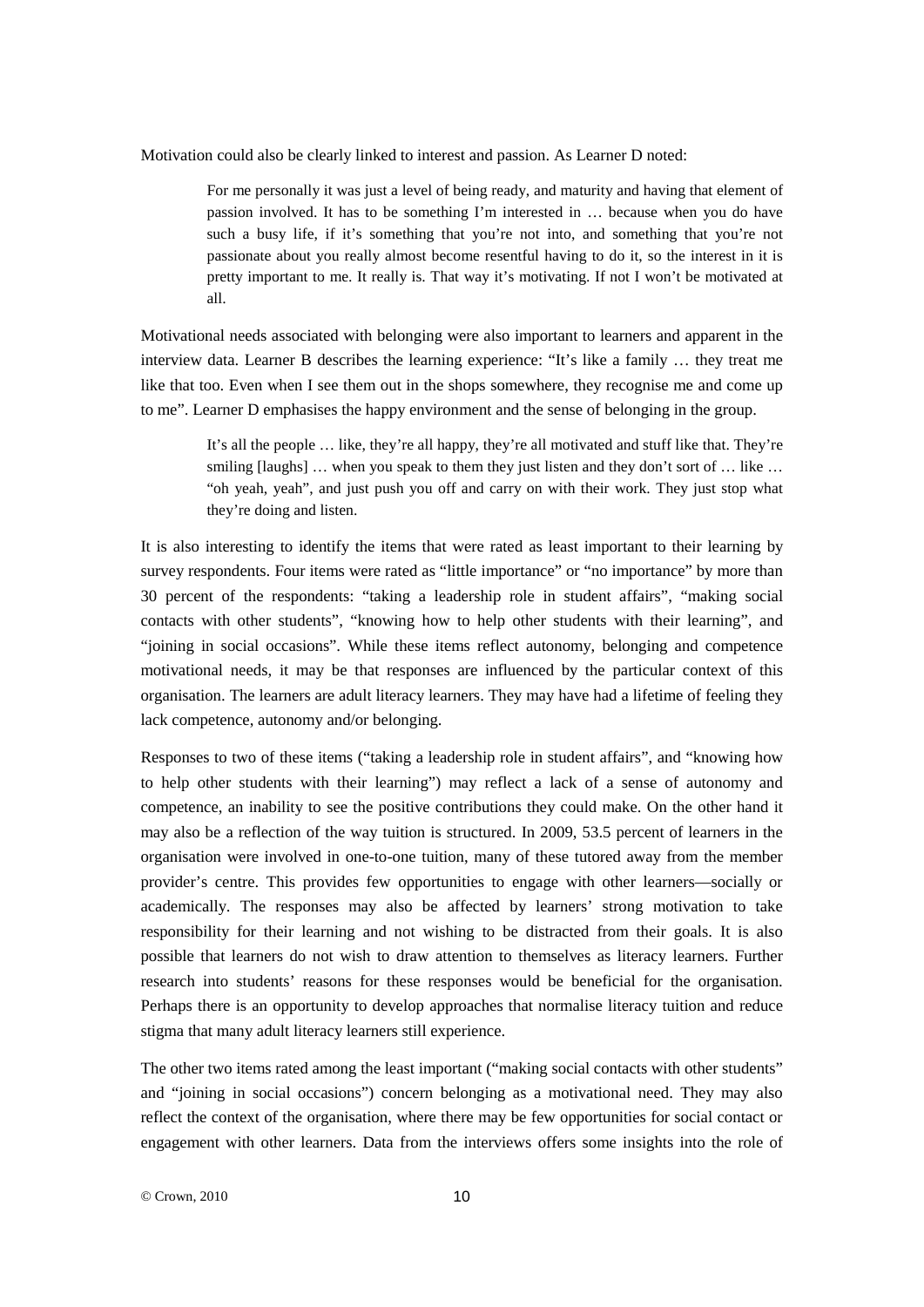social contact for some students. Interestingly, some contrast with the low ranking in the survey data. In response to a question about mixing and working with others, Learner A responded: "Yeah, a group is fine. … It's more fun". But when asked if s/he was seeing other learners outside of the group situation the reply was: "Not at the moment", suggesting contact with others is not so important to her. Learner E is more positive, seeing contact with others as helping meet her competence motivation needs:

> I find it really useful. … It's more fun, and it's meaningful, and you kind of get a really good measure of how you're going. You know, you can bounce off each other. …Yeah and swap ideas. … It feels good. And the social side, but again because of the indicator of how you're going.

Learner D commented on how being part of the group she attends provides respect for her as a person, meeting her belonging needs: "I think being an equal … it feels like there's an equal distribution, everybody's sharing, and the conversation, the opinions are listened to". Learner B offered a contrasting view on working and interacting with other students:

> I'm a bit scared of it, but she (tutor) does encourage you to, so that's good. I need to be encouraged. I need to be pushed sometimes. If I don't, I back off and stay in my little corner, and I think no, I've got to open up … I think it's important to be … around other people.

#### **Perceptions of teachers, teaching and institutional support**

The following section uses data from question 2 to report on relationships between how important items about teachers, teaching and the organisation were to learners and how well they thought those things were being delivered by the organisation. Data from the teacher survey are used to compare teacher and student perceptions. Figure 2 shows student and teacher responses to the 26 items. Teacher data reported here are responses to the question "How important do you think the following are to your students?" It checks teachers' understandings of what students see as important to their learning.

Nine of the 26 items were rated "very important" or "important" by at least 90 percent of the learners who responded. Eight of these items related to teachers and teaching, with four of them rated by 100 percent of respondents: "teachers providing prompt feedback", "teachers challenging me in helpful ways", "teachers teaching in ways that enable me to learn", and "teachers making the subject really interesting". The other four items were: "teachers providing feedback that improves my learning", "teachers making themselves available to discuss my learning", "teachers making the subject really interesting", and "teachers being enthusiastic about their subject". Clearly teachers and teaching are very important to the respondents, a message the organisation needs to note. The ninth item was an institutional support one, "learning support services being available at the times I need them", suggesting that this is the most important support service for these learners.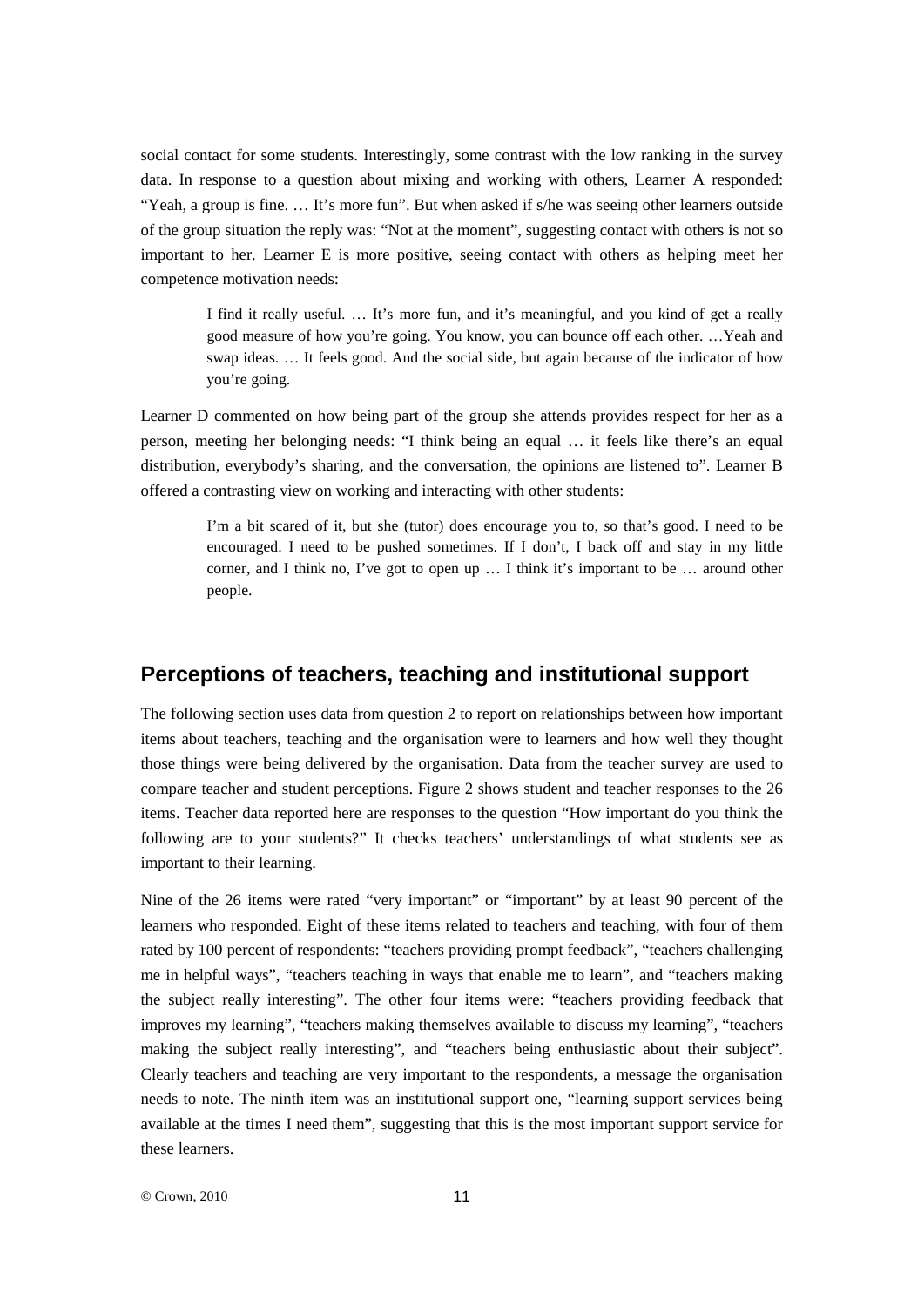Teachers identified eight items they thought would be important to learners, though, interestingly, only four are the same as those rated by learners: "teachers providing prompt feedback", "teachers providing feedback that improves my learning", "teachers teaching in ways that enable me to learn", and "teachers making the subject really interesting". The items rated more highly by teachers than learners were: "having my cultural background respected", "teachers caring about my learning", "staff creating a pleasant learning environment", and "learning to use subject knowledge in practice". So teachers' perceptions of which items are important to students are both similar to and different from students'. The learners' rating for "having my cultural background respected" is especially interesting given the organisation's focus on respecting culture and being bicultural. Perhaps students feel their culture is respected so it has less importance to them. It would be beneficial for the organisation to investigate some of these different perceptions in more depth and to work to align teacher and student perceptions more closely.

#### Figure 2 **Students' perceptions of item importance, how well they were delivered, and teachers' perceptions of item importance**



A key issue for the organisation is how well the 26 items are being done. Four items were rated as "very well" or "quite well" done by at least 90 percent of respondents. It will be gratifying for the organisation to note that all four of these are items considered important by the learners, a nice match between importance and performance. Items done well were "teachers providing prompt feedback", "teachers providing feedback that improves my learning", "teachers making

© Crown, 2010 12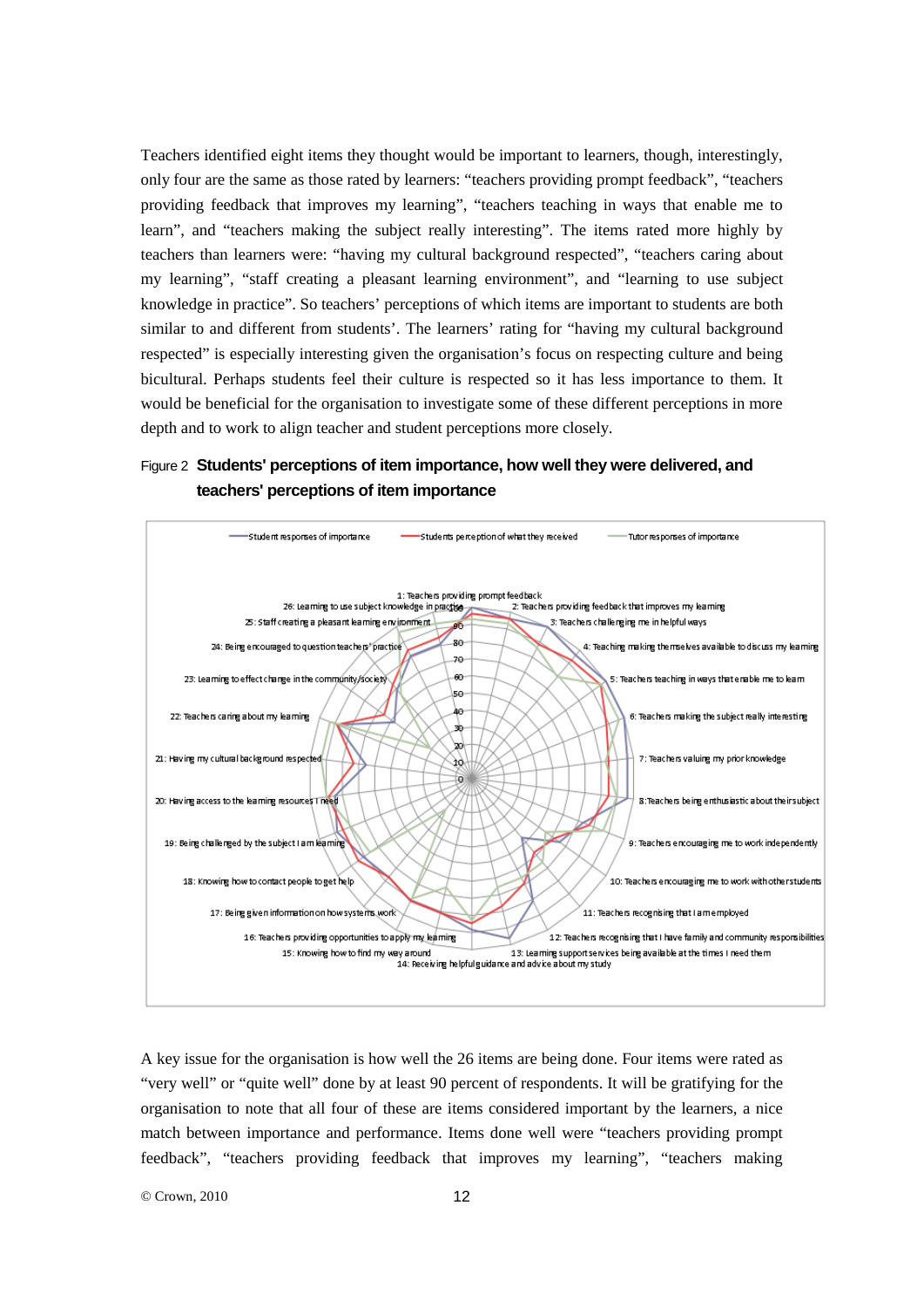themselves available to discuss my learning", and "teachers teaching in ways that help me learn". The other five items which were important to learners were rated as done "very well" or "quite well" by over 77 percent of respondents. This suggests a reasonable match between "importance" and "how well things are done", but also that there is some scope for improvement on these items.

The difference between the scores for importance and performance were examined. Where percentages for "how well" things were done exceeded the percentage response for importance, the organisation could be said to have met learners' expectations; where the response for "importance" exceeded that for "how well", expectations were not met. A *t*-test for dependent means was used to examine the extent these differences could be due to chance. Mean scores of importance and performance were correlated to produce an indicator of significance. Where the ttest indicated that the probability of differences being due to chance was less than 5 percent (*p* <.05) the difference was considered to be significant. Significant differences were found on seven items (Table 1). In all cases, the difference was a positive one—the organisation met learners' expectations.

| <b>Item</b>                                           |            | Importance/<br><b>Significance</b> |
|-------------------------------------------------------|------------|------------------------------------|
| Teachers teaching in ways that enable me to learn     | Importance | H                                  |
|                                                       | How well   | $\ddot{}$                          |
| Teachers being enthusiastic about their subject       | Importance | H                                  |
|                                                       | How well   | $\ddot{}$                          |
| Knowing how to find my way around                     | Importance | H                                  |
|                                                       | How well   | $\ddot{}$                          |
| Teachers providing opportunities to apply my learning | Importance | H                                  |
|                                                       | How well   | $\ddot{}$                          |
| Having my cultural background respected               | Importance | м                                  |
|                                                       | How well   | $\ddot{}$                          |
| Teachers caring about my learning                     | Importance | H                                  |
|                                                       | How well   | $\ddot{}$                          |
| Staff creating a pleasant learning environment        | Importance | H                                  |
|                                                       | How well   | $\ddot{}$                          |

H = high importance; M = moderate importance;  $+$  = significant at p<.05.

These data suggest that the learners perceive the organisation is performing well over all. This is evident in Figure 2. The proximity of the purple and red lines shows how closely related most importance and performance ratings are. Of the 26 items, performance is higher than importance on nine items and ratings on five items are very similar.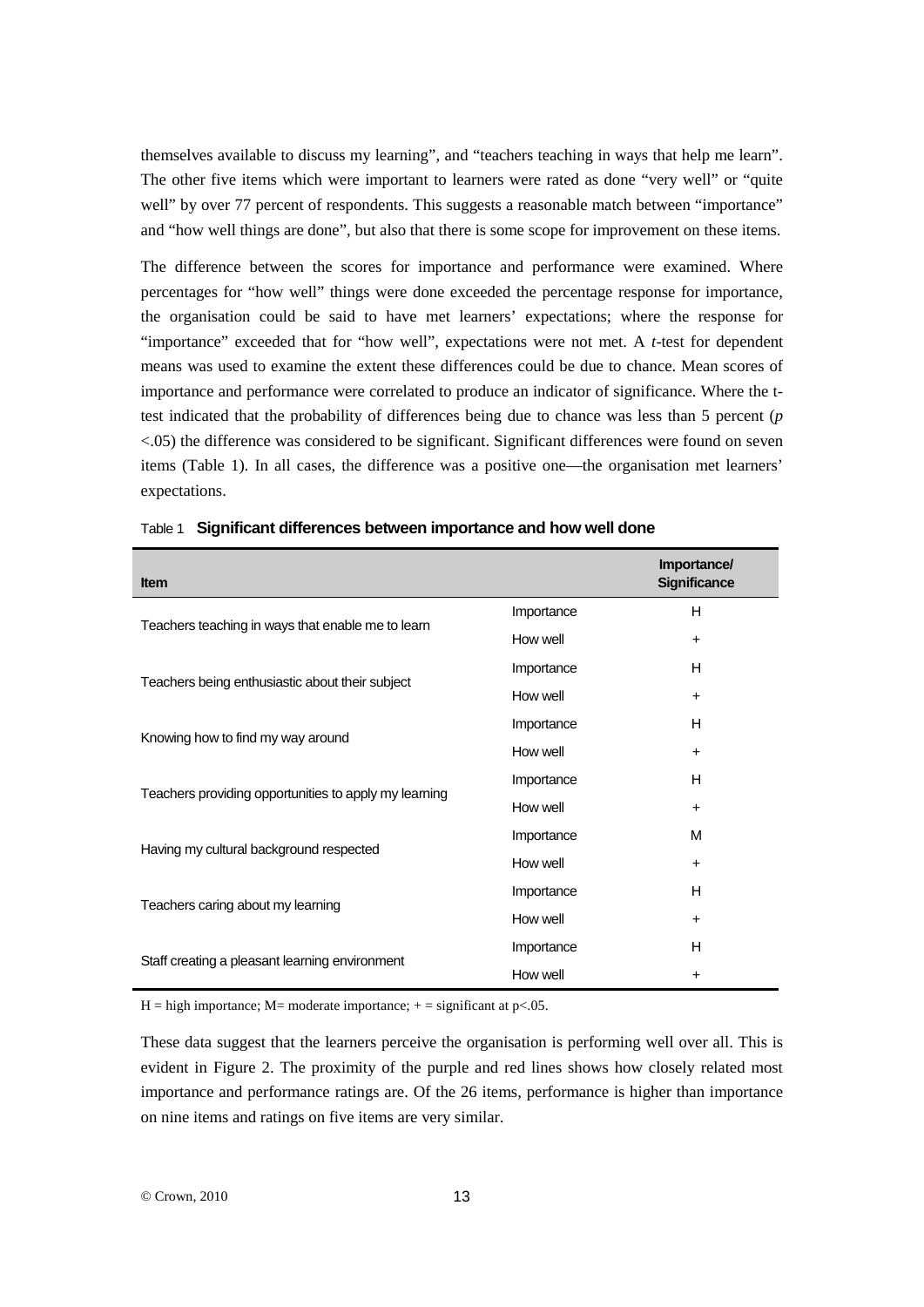Of course there are always aspects of teaching and institutional support that can be improved. In Figure 2, importance to learners is higher than performance on 12 items. The most apparent differences are on "learning support services being available at times I need them", "teachers being enthusiastic about their subject", "teachers valuing my prior knowledge", "teachers making the subject really interesting", and "teachers challenging me in helpful ways". The organisation does not have a learning support service in the way some tertiary education institutions do. It is the role of individual teachers to provide learning support, in one-to-one or small group situations. However, students see learning support as important so some unpacking of what this may mean and whether the organisation needs to consider offering any additional services is an avenue worth pursuing. The other items all relate to teachers and teaching. It is surprising to see differences on teacher enthusiasm, valuing prior knowledge and making the subject interesting. The importance of these aspects could be highlighted in future teacher education courses. "Teachers challenging me" raises an issue for the organisation. There is recognition that some literacy tutors use a "maternal protectionism" approach with learners but that learners themselves may not welcome this (Tett & Maclachlan, 2006). Responses to this item suggest that these learners welcome challenge—something for the organisation to consider.

Also evident on Figure 2 are differences between learner and teacher perceptions of the importance of items. The most obvious differences, where learners think items are more important than teachers think they are to students, are on five items: "being given information on how systems work", "learning to effect change in the community/society", "learning support services being available at times I need them", "teachers making themselves available to discuss my learning", and "receiving helpful guidance and advice about my study". Perhaps one or two of these are less relevant to a community organisation than they are in tertiary education institutions. Three of these items concern institutional support, being given information, having access to learning support and receiving study advice, suggesting avenues the organisation might investigate. One item relates to teaching. It is difficult to see how, in one-to-one and small group provision, teachers would not be available to discuss learning with learners. But the differences in learners' and teachers' perceptions could be investigated. The last item, effecting change in community/society, is a reminder that literacy learners want to contribute to society and they could be encouraged and enabled to contribute. It is concerning that only 30 percent of teachers thought this might be important to student, though worth noting that the organisation performance on this item was higher than expectations. These data reveal several items that the organisation could focus on in future, always keeping in mind that there were few respondents and caution should be exercised in how the findings are used.

Also of interest are the seven items that teachers rated more important than learners: "having my cultural background respected", "teachers recognising I am employed", "staff creating a pleasant learning environment", "teachers encouraging me to work independently", "learning to use subject knowledge in practice", "having access to the resources I need", and "teachers caring about my learning". Most of these items are related to teaching. "Recognising I am employed" may be less important to these learners as many are unemployed.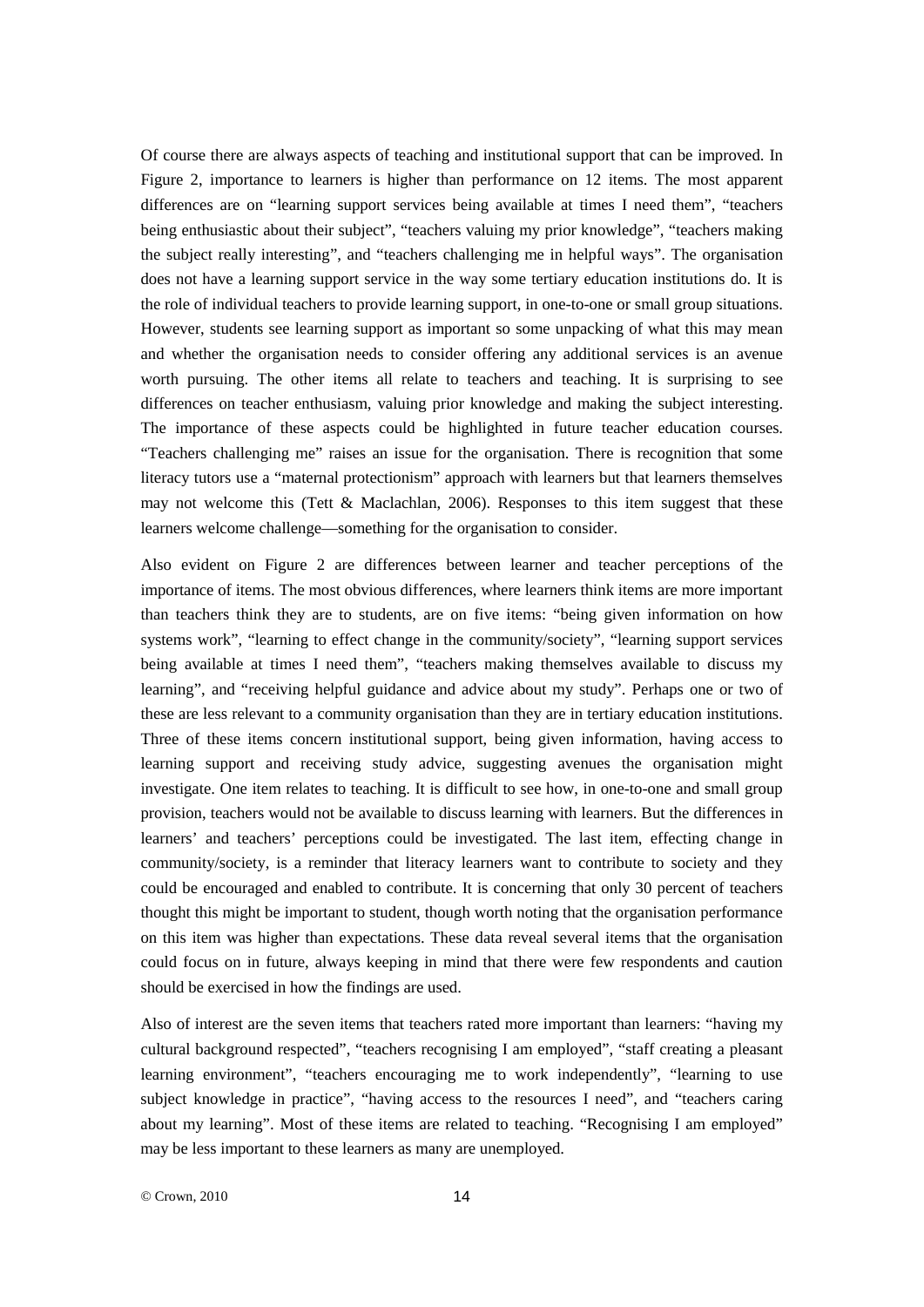Some of the differences identified in Figure 2 and highlighted above may be structural and relate to how the organisation works and how the programmes are delivered. With regard to administration there may be a number of factors to consider. Firstly the majority of the tutors are volunteers and administration may be more seen as the responsibility of a manager, or other administrative staff. However, given the current regulatory environment and the fact that many of the learners may receive their tuition away from the provider's centre, tutors will have more administrative responsibility in future. This applies in particular to the application of the assessment tool developed by the Tertiary Education Commission. Besides being developed as a resource for tutors and learners, the assessment tool is also designed to meet regulatory requirements, in particular, to monitor learner progress. In the new environment, tutors will have to work with learners to record these assessments. They will also need to record regularly, with the learner, learning activities and gains. If learners are to be actively engaged in their learning, it appears that tutors will need professional development and training to enable them to do the administrative aspects of the work.

#### **Conclusion and recommendations**

Overall the findings show that this community provider met the expectations of many of the learners involved in this case study. However, it is important to note, yet again, that the response rates in the surveys were low and only five interviews were conducted. These conclusions and recommendations can therefore only be tentative, and further research is needed.

The case study has shown that the learners who took part in this project derived value from the student-centred learning approach developed by this organisation. The data show the importance of developing programmes that are relevant to their lives and practices. Learners' motivation needs seem to be higher on belonging and lower on autonomy than in some other case studies completed as part of the TLRI-funded project (Zepke et al., 2010). There was a close match between importance and performance on a number of items. Differences between the percentages of responses were significant and positive for performance on seven items; there were no differences that were significant and negative for performance. The data show that teachers and their teaching are important factors in learners' engagement with their learning although there were differences between learner and teacher perceptions of the importance of some items.

This is a time of change for the provider. The government funding focus is now the preparation of learners for employment or for making a transition into tertiary education. The Tertiary Education Commission is also an active player. Providers will be required to comply with commission requirements to use the assessment tool and the link to the progressions as part of the assessment of learner gain. The implication for tutors is that they will be responsible for developing their teaching practices. There will also be requirements for both initial tutor training and ongoing professional development. On the other hand, there seems to be a need for balance, so that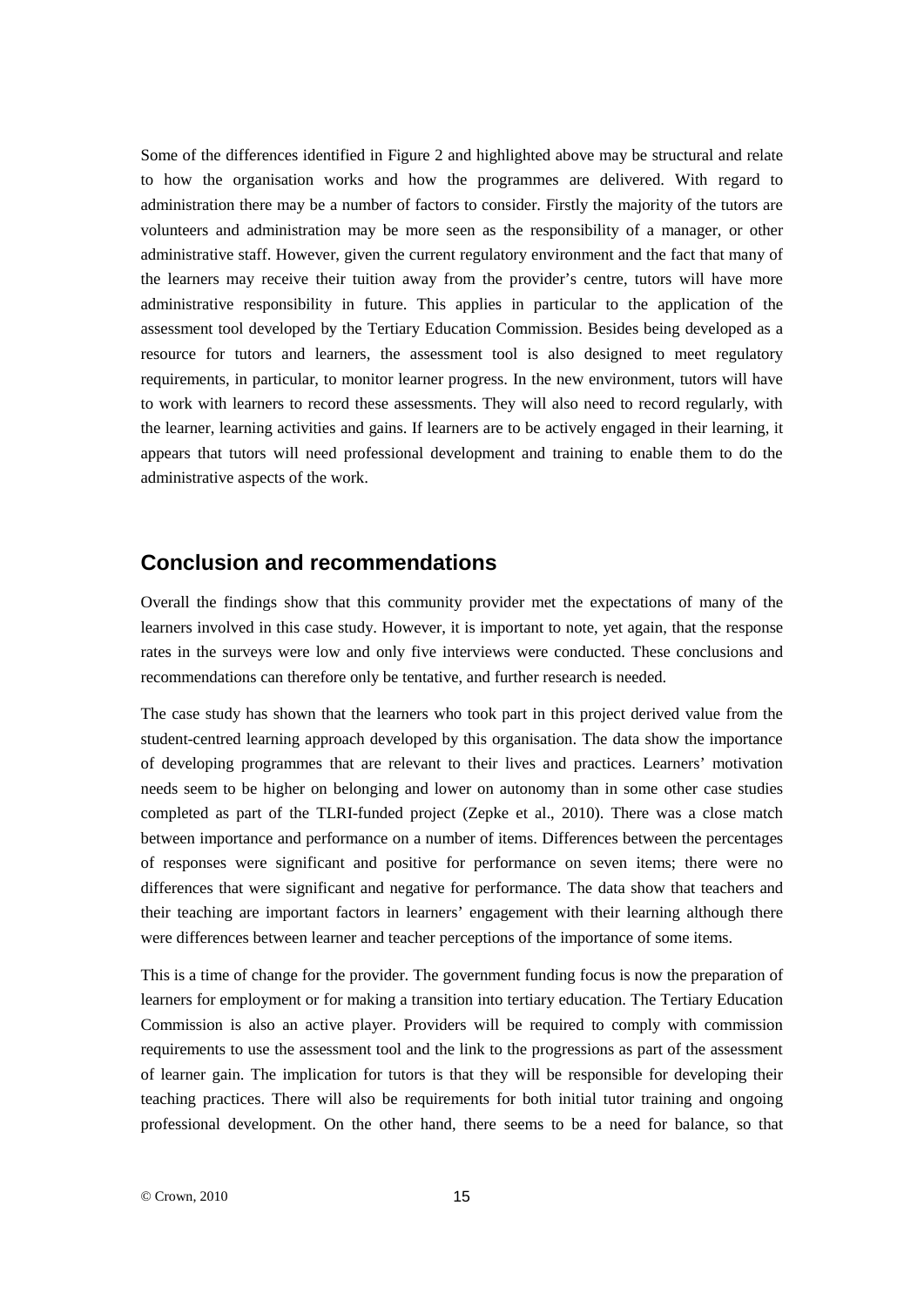member providers also ensure the continued development of the sense of belonging and feeling valued that is important to learners in this case study.

The tentative findings from this case study suggest four avenues for further research and action:

- conduct further research into whether institutional support items, such as learning support, advice and guidance about study and being given information on how the system works, to help clarify how learners understood these items, what their expectations are and what the organisation might do to address them
- research the practices used in the initial interview and assessment process to understand how they effect learner engagement, and why some learners who have been assessed do not engage in literacy learning
- review initial tutor training and ongoing professional development programmes to ensure that students' expectations on important teacher and teaching items are understood and shared by teachers and that teachers are prepared for the administrative roles they will have
- review learning plans and processes for working with learners to make sure learners are receiving the services that they expect.

#### **References**

- Australian Council for Educational Research. (2008). *Attracting, engaging and retaining: New conversations about learning. Australasian student engagement report.* Camberwell, Victoria: Australian Council for Educational Research.
- Braxton, J., & Lien, L. (2000). The viability of academic integration as a central construct in Tinto's interactionalist theory of college student departure. In J. Braxton (Ed.), *Reworking the student departure puzzle* (pp. 11–28), Nashville: Vanderbilt University Press.
- Chapman, E. (2003). Alternative approaches to assessing student engagement rates. *Practical Assessment, Research and Evaluation, 8*(13). Retrieved 18 August 2008, from http://www.PAREonline.net/getvn.asp?v=8&n=13
- Deci, E., & Ryan, R. (2000). The 'what' and 'why' of goal pursuits: Human needs and the selfdetermination of behaviour. *Psychological Inquiry, 11*(4), 227–268.
- Doyle, S. (2006). *Learning for living.* Wellington: New Zealand Council for Educational Research.
- Kuh, G. (2004). *The national survey of student engagement: Conceptual framework and overview of psychometric properties.* Retrieved 5 March 2009, from http://nsse.iub.edu/2004\_annual\_report/ pdf/2004\_conceptual\_framework.pdf
- McInnis, C., Hartley, R., Polesel, J., & Teese, R. (2000). *Non-completion in vocational education and training and higher education*. Canberra: DEETYA.
- Quigley, A., & Uhland, R. (2000). Retaining adult learners in the first three critical weeks: A quasiexperimental model for use in ABLE programs. *Adult Basic Education, 10*(2), 55–68.
- Reason, R., Terenzini, P., & Domingo, R. (2006). First things first: Developing academic competence in the first year of college. *Research in Higher Education*, *47*(2), 149–175.
- Tett, L., & Maclachlan, K. (2006, July). *Stakeholders, gatekeepers and power: Desperately seeking students' views in adult literacies research*. Paper presented at the 36th annual SCUTREA Conference, Trinity and All Saints College, Leeds.